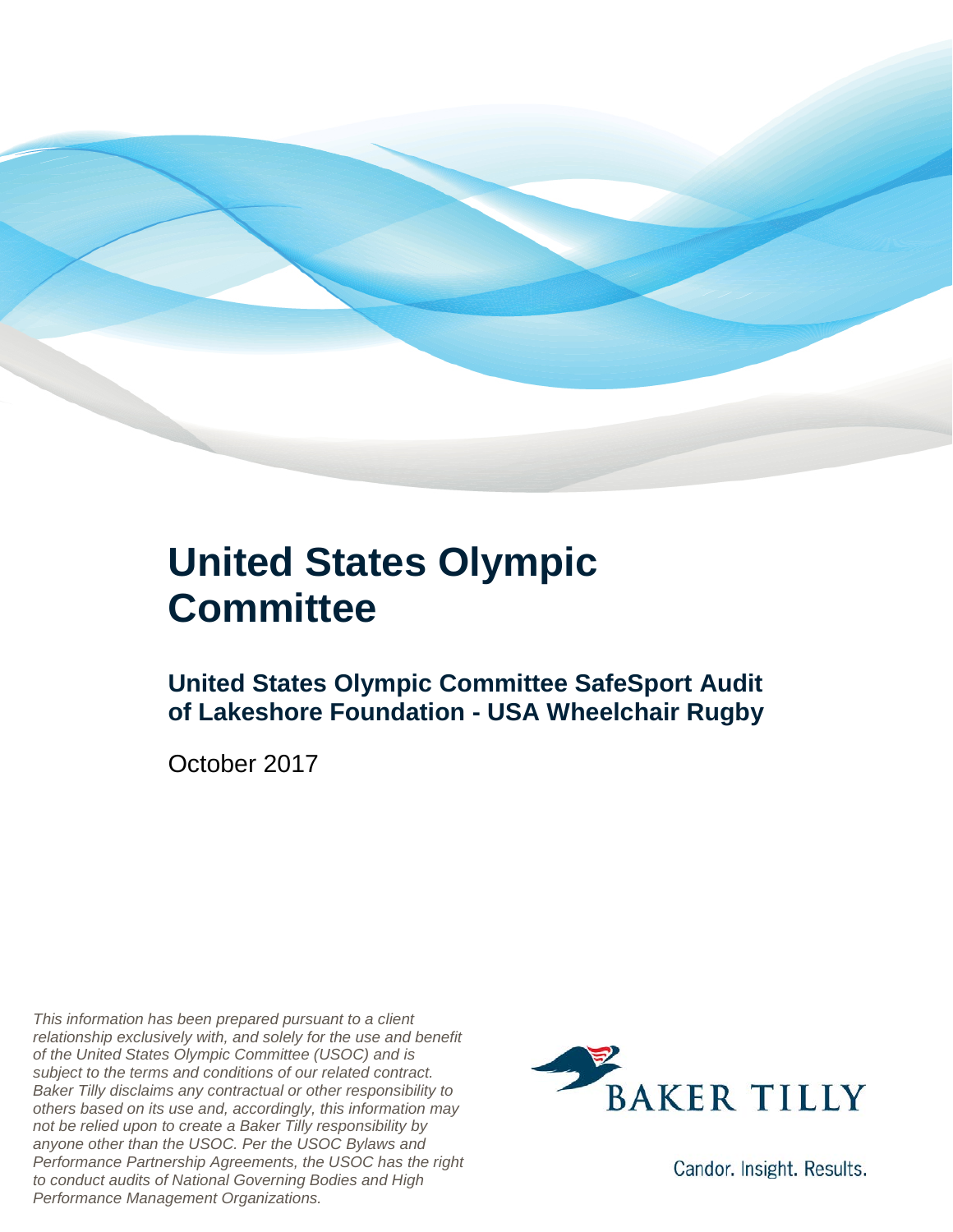

Candor. Insight. Results.

#### **Contents [UNITED STATES OLYMPIC COMMITTEE SAFESPORT AUDIT OF](#page-2-0)  LAKESHORE FOUNDATION - [USA WHEELCHAIR RUGBY....................3](#page-2-0) [EXECUTIVE SUMMARY..............................................................................4](#page-3-0)** SUMMARY OBSERVATIONS [.......................................................................4](#page-3-1) BACKGROUND AND APPROACH [...............................................................4](#page-3-2) **[DETAILED REPORT....................................................................................6](#page-5-0) REPORT APPENDICES [..............................................................................8](#page-7-0) [APPENDIX A: DOCUMENTS REVIEWED..................................................9](#page-8-0) [APPENDIX B: PERSONNEL INTERVIEWED...........................................10](#page-9-0)**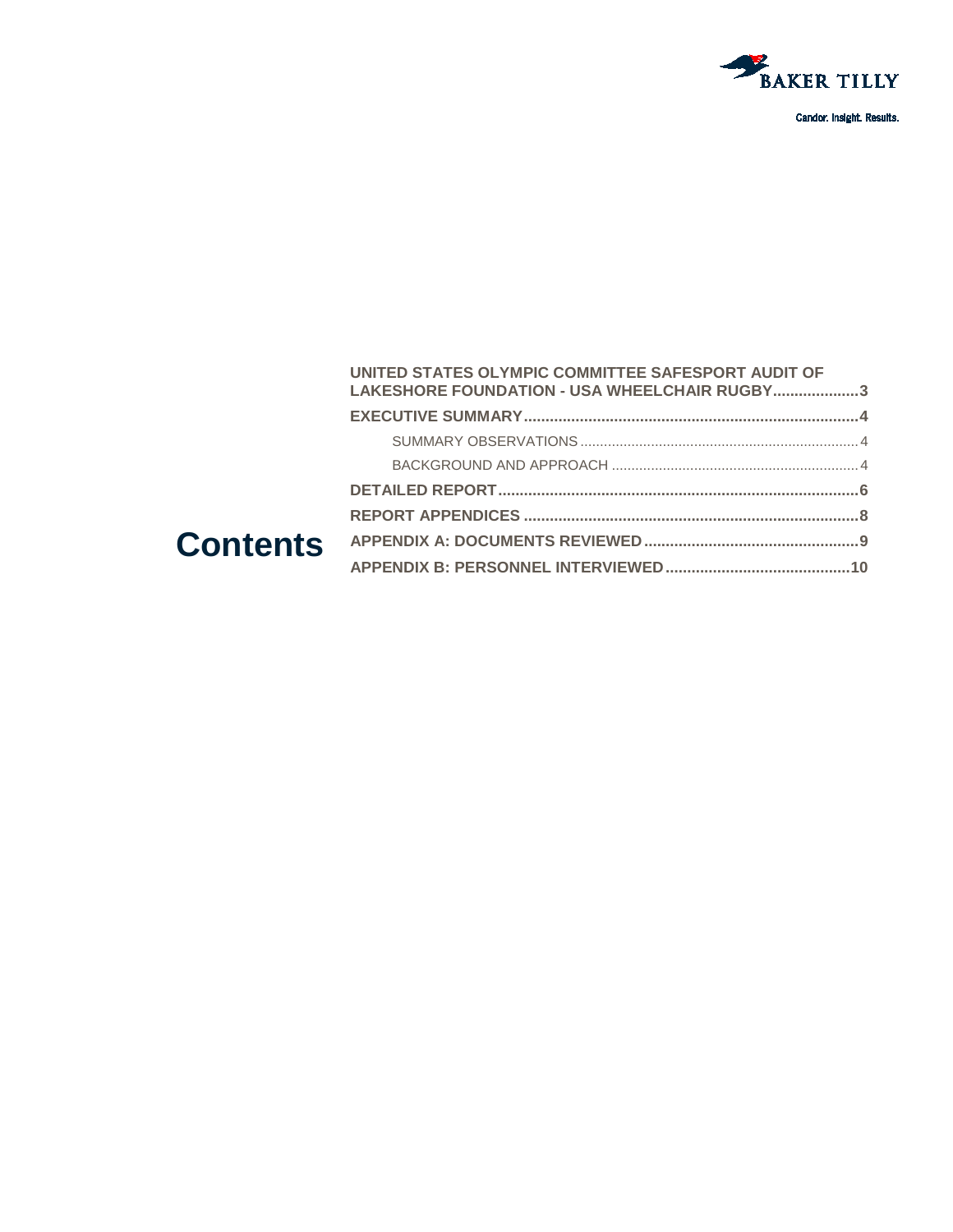

j

United States Olympic Committee USOC SafeSport Audit of Lakeshore Foundation - USA Wheelchair Rugby

## <span id="page-2-0"></span>**United States Olympic Committee SafeSport Audit of Lakeshore Foundation - USA Wheelchair Rugby[1](#page-2-1)**

<span id="page-2-1"></span><sup>1</sup> To consider the report in its entirety, please refer also to the detailed management response that will appear here [\[Governance Documents\]](https://www.teamusa.org/Footer/Legal/Governance-Documents) within 90 days of the date of this report.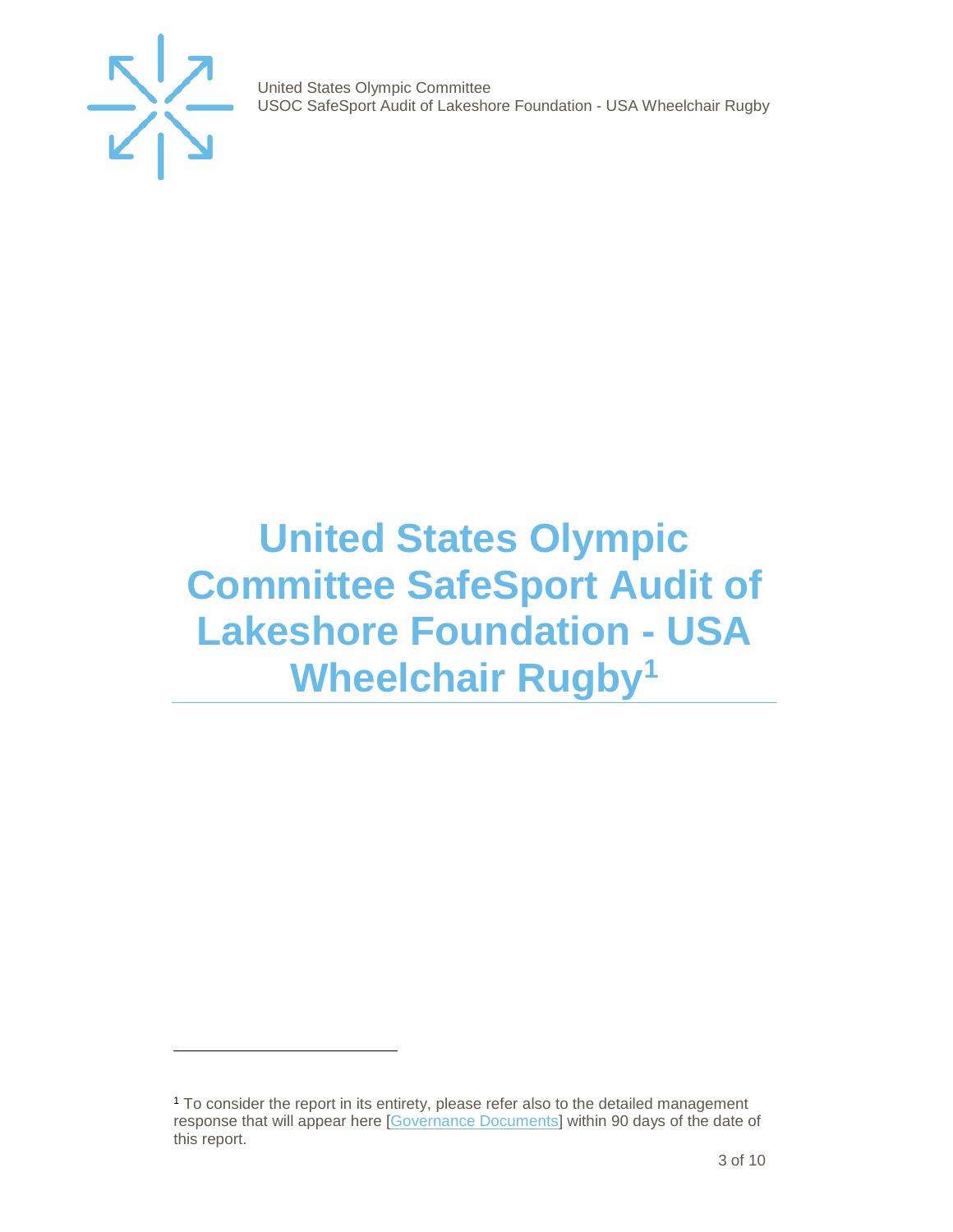

j

United States Olympic Committee USOC SafeSport Audit of Lakeshore Foundation - USA Wheelchair Rugby

# **Executive Summary**

### <span id="page-3-1"></span><span id="page-3-0"></span>**Summary Observations**

It shall be the policy of the United States Olympic Committee (USOC) that each National Governing Body (NGBs) adopt a Minimum Standards Policy for Athlete Safety Programs (Athlete Safety Standards) by December 31, 2013[2](#page-3-3).

We noted the following opportunities to enhance the design of Lakeshore Foundation - USA Wheelchair Rugby's compliance with the Athlete Safety Standards:

> **Athlete Safety Standards - Criminal Background Checks and Education and Training Testing** - Two individuals selected for testing (20% of the selected individuals) did not complete education and training requirements during the testing period (i.e., May 1, 2016 through April 30, 2017); however, evidence was provided that the education and training requirements were completed prior to issuing the audit report.

### <span id="page-3-2"></span>**Background and Approach**

USOC engaged Baker Tilly Virchow Krause (Baker Tilly), to assist the USOC in the completion of SafeSport audits, to assess compliance with SafeSport policies and procedures at the USOC and all of its NGBs and High Performance Management Organizations (HPMOs).

Baker Tilly performed a review of Lakeshore Foundation - USA Wheelchair Rugby to evaluate compliance with the Athlete Safety Standards. The following activities were performed for this review of Lakeshore Foundation - USA Wheelchair Rugby:

- Developed and executed an audit program that included:
	- Holding a virtual entrance meeting to discuss and document Lakeshore Foundation - USA Wheelchair Rugby's SafeSport program and processes.
	- Selecting a sample of 10 from the required individuals to ensure a background check was performed and education and training was completed. See **Appendix A** for a list of documents reviewed.
	- Reviewing Lakeshore Foundation USA Wheelchair Rugby's athlete safety policy and determining whether the following was addressed:
		- Required misconduct is prohibited and defined;
		- **Reporting procedures are documented; and**
		- The grievance process is documented and complies with Athlete Safety Standards.

<span id="page-3-3"></span><sup>&</sup>lt;sup>2</sup> Effective June 20, 2017 the USOC replaced the Athlete Safety Standards with the NGB Athlete Safety Policy. Due to the timing of this audit, fieldwork was performed in accordance with the Athlete Safety Standards.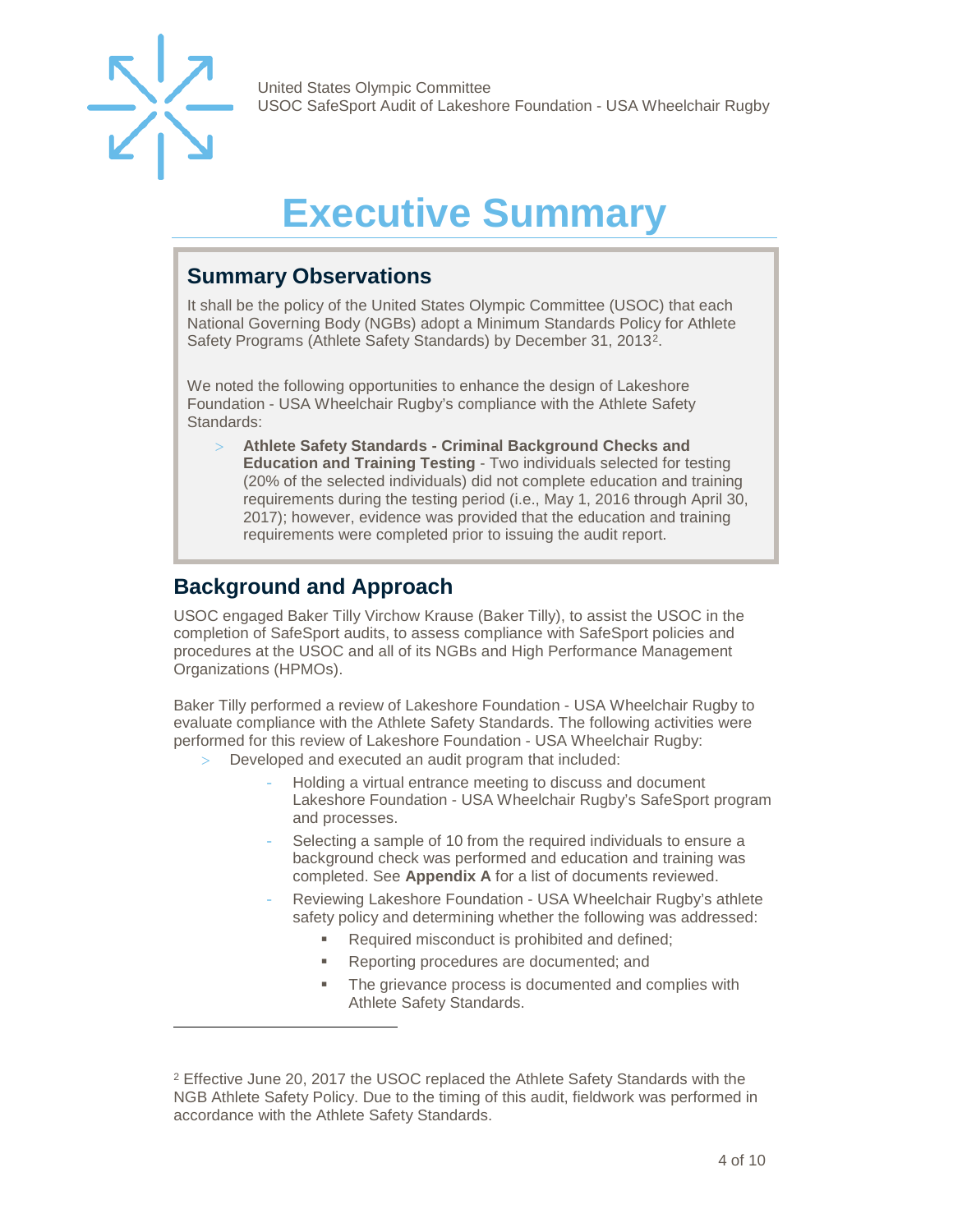

- Identifying which individuals are required to undergo a criminal background check and complete education and training.
- > Conducted a virtual exit meeting, if requested, following delivery of the draft report, to discuss audit findings and recommendation(s) with Lakeshore Foundation - USA Wheelchair Rugby. See **Appendix B** for a list of individuals interviewed.
- > Identified specific observations and recommendations regarding opportunities to enhance compliance with Athlete Safety Standards. Observations include the following attributes: criteria, condition, cause, effect and recommendation, as set out in the International Professional Practices Framework (IPPF) Standards and Practice Advisory 2410-1.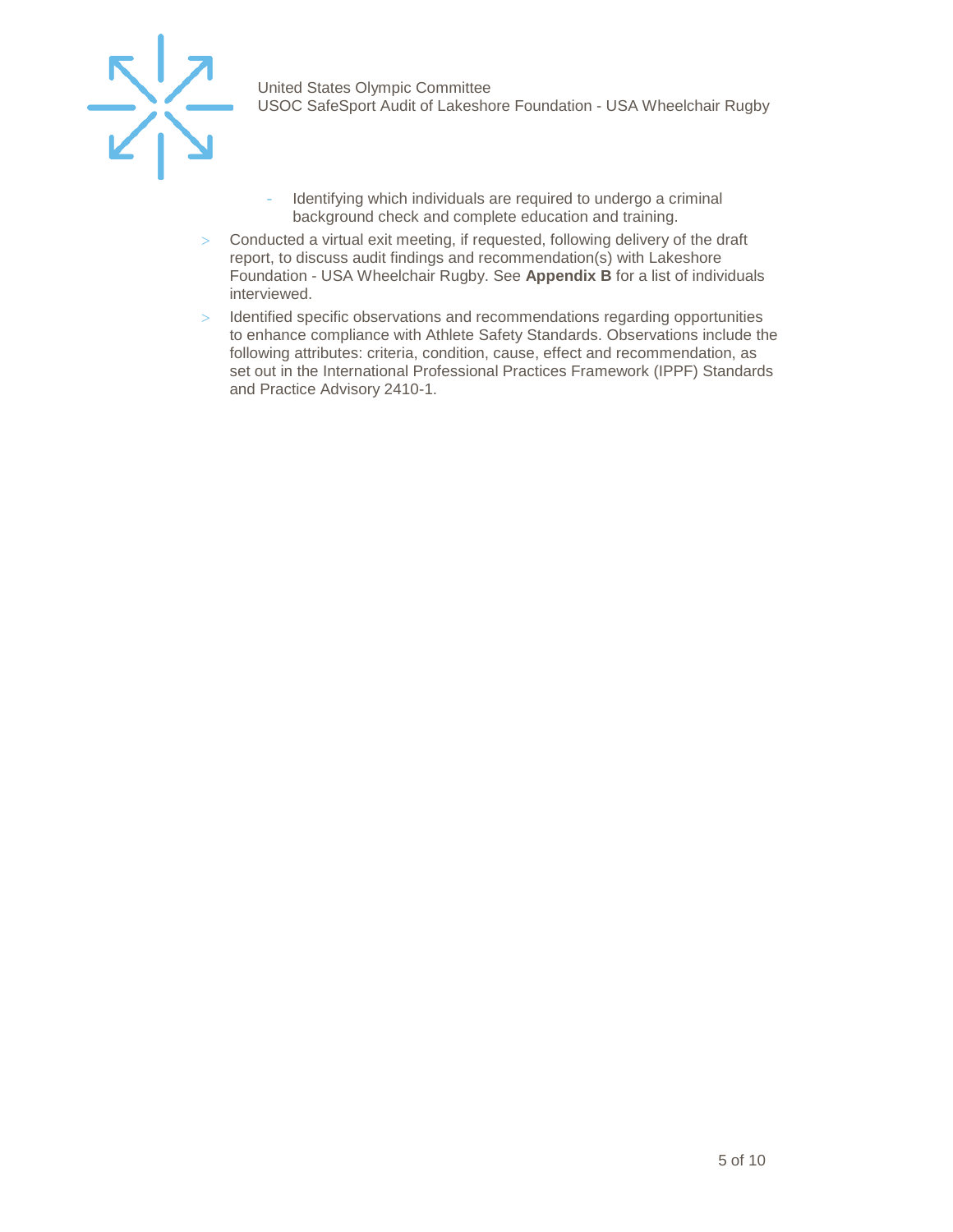

United States Olympic Committee USOC SafeSport Audit of Lakeshore Foundation - USA Wheelchair Rugby

## **Detailed Report**

<span id="page-5-0"></span>The tables below represent opportunities to enhance the design and effectiveness of Lakeshore Foundation - USA Wheelchair Rugby's compliance with the Athlete Safety Standards.

| 1. Athlete Safety Standards - Criminal Background Checks and Education and<br><b>Training Testing</b> |                                                                                                                                                                                                                                                                                                                                                                                                                                                                                                                                                                                                                                                                                                                                                                                                                                                                                                                                                                                                  |
|-------------------------------------------------------------------------------------------------------|--------------------------------------------------------------------------------------------------------------------------------------------------------------------------------------------------------------------------------------------------------------------------------------------------------------------------------------------------------------------------------------------------------------------------------------------------------------------------------------------------------------------------------------------------------------------------------------------------------------------------------------------------------------------------------------------------------------------------------------------------------------------------------------------------------------------------------------------------------------------------------------------------------------------------------------------------------------------------------------------------|
| <b>Criteria</b>                                                                                       | The Athlete Safety Standards states each NGB/HPMO shall<br>require criminal background checks and education and<br>training for those individuals it formally authorizes, approves,<br>or appoints (a) to a position of authority over, or (b) to have<br>frequent contact with athletes.                                                                                                                                                                                                                                                                                                                                                                                                                                                                                                                                                                                                                                                                                                        |
| <b>Condition</b>                                                                                      | Two individuals selected for testing (20% of the selected<br>individuals) did not complete education and training<br>requirements during the testing period (i.e., May 1, 2016<br>through April 30, 2017); however, evidence was provided that<br>the education and training requirements were completed prior<br>to issuing the audit report.                                                                                                                                                                                                                                                                                                                                                                                                                                                                                                                                                                                                                                                   |
| Cause                                                                                                 | Lakeshore Foundation - USA Wheelchair Rugby may not be<br>consistently tracking and monitoring compliance with the<br>criminal background checks and education and training<br>requirements of the Athlete Safety Standards.                                                                                                                                                                                                                                                                                                                                                                                                                                                                                                                                                                                                                                                                                                                                                                     |
| <b>Effect</b>                                                                                         | Individuals Lakeshore Foundation - USA Wheelchair Rugby<br>formally authorizes, approves or appoints (a) to a position of<br>authority over, or (b) to have frequent contact with athletes<br>may not be in compliance with the USOC's SafeSport<br>program because they have not completed criminal<br>background checks and/or education and training prior to<br>having contact with athletes. Lakeshore Foundation - USA<br>Wheelchair Rugby must be in compliance with the Athlete<br>Safety Standards to be a member in good standing.<br>Noncompliance with the Athlete Safety Standards can result<br>in disciplinary action by the USOC including withdrawal of<br>high performance funding.<br>Also, athletes may have contact with individuals who are<br>unaware of SafeSport misconduct and the potential impact to<br>athletes' well-being and/or have contact with individuals who<br>have a criminal history, which could put athletes at SafeSport-<br>related misconduct risk. |
| <b>Recommendation</b>                                                                                 | Lakeshore Foundation - USA Wheelchair Rugby must require<br>that individuals it formally authorizes, approves, or appoints<br>(a) to a position of authority over, or (b) to have frequent<br>contact with athletes complete criminal background checks                                                                                                                                                                                                                                                                                                                                                                                                                                                                                                                                                                                                                                                                                                                                          |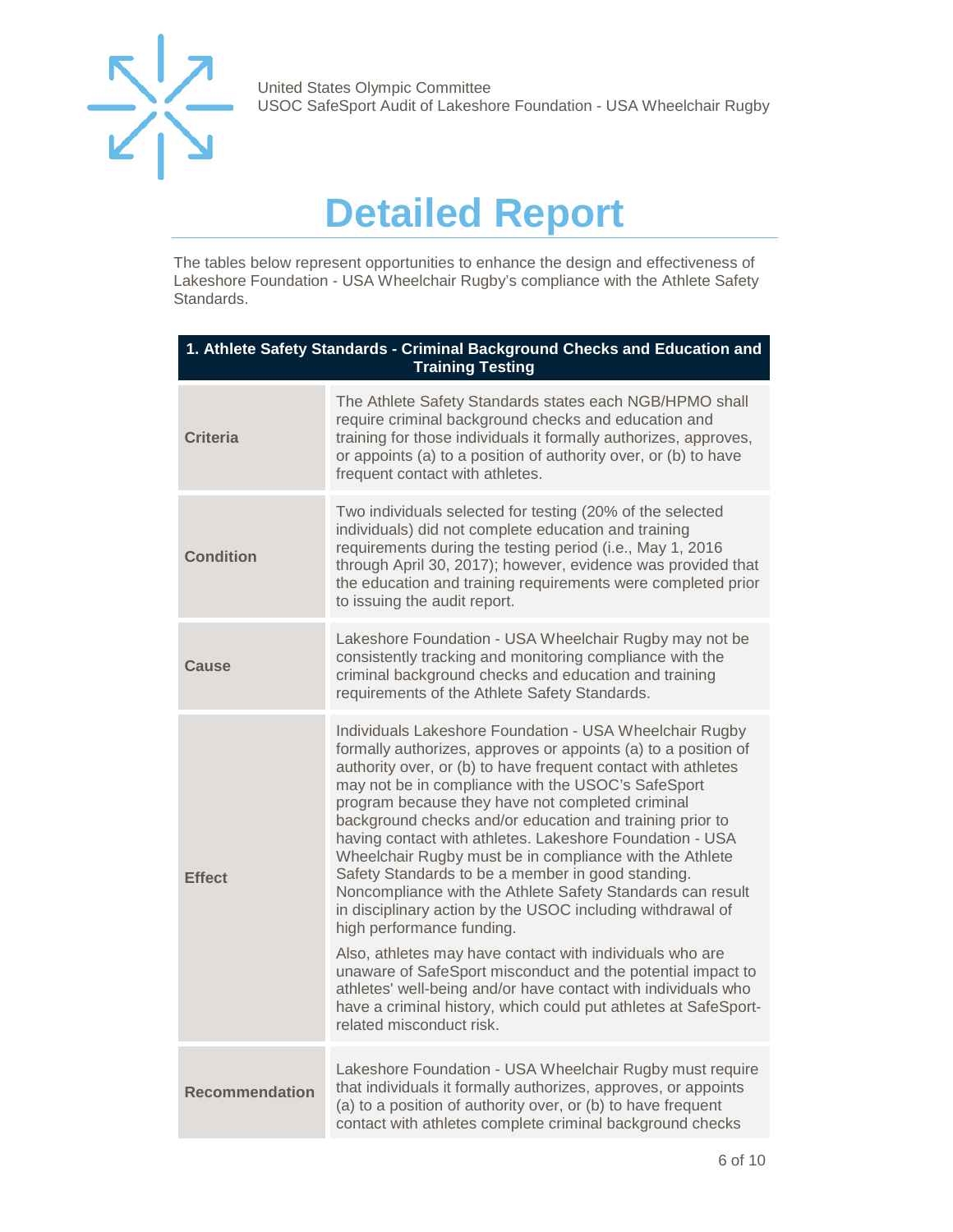

#### **1. Athlete Safety Standards - Criminal Background Checks and Education and Training Testing**

|                               | and education and training requirements in a timely manner<br>and before they have contact with athletes to provide<br>assurance that they are educated on the requirements of the<br>Athlete Safety Standards. Lakeshore Foundation - USA<br>Wheelchair Rugby must consistently track and verify criminal<br>background checks and education and training requirements<br>are met for all required individuals. Compliance with these<br>requirements must be completed within 90 days of receipt of<br>the final audit report.<br>Lakeshore Foundation - USA Wheelchair Rugby should |
|-------------------------------|----------------------------------------------------------------------------------------------------------------------------------------------------------------------------------------------------------------------------------------------------------------------------------------------------------------------------------------------------------------------------------------------------------------------------------------------------------------------------------------------------------------------------------------------------------------------------------------|
|                               | review the testing results and require all necessary individuals<br>to complete the necessary requirements (i.e., criminal<br>background check and/or education and training).                                                                                                                                                                                                                                                                                                                                                                                                         |
| <b>Management</b><br>response | We agree with the condition and recommendation and will<br>respond to the USOC with a detailed plan to ensure<br>compliance with the current NGB Athlete Safety Policy. Our<br>plan will be submitted to the USOC within the 90 day timeline<br>referenced above.                                                                                                                                                                                                                                                                                                                      |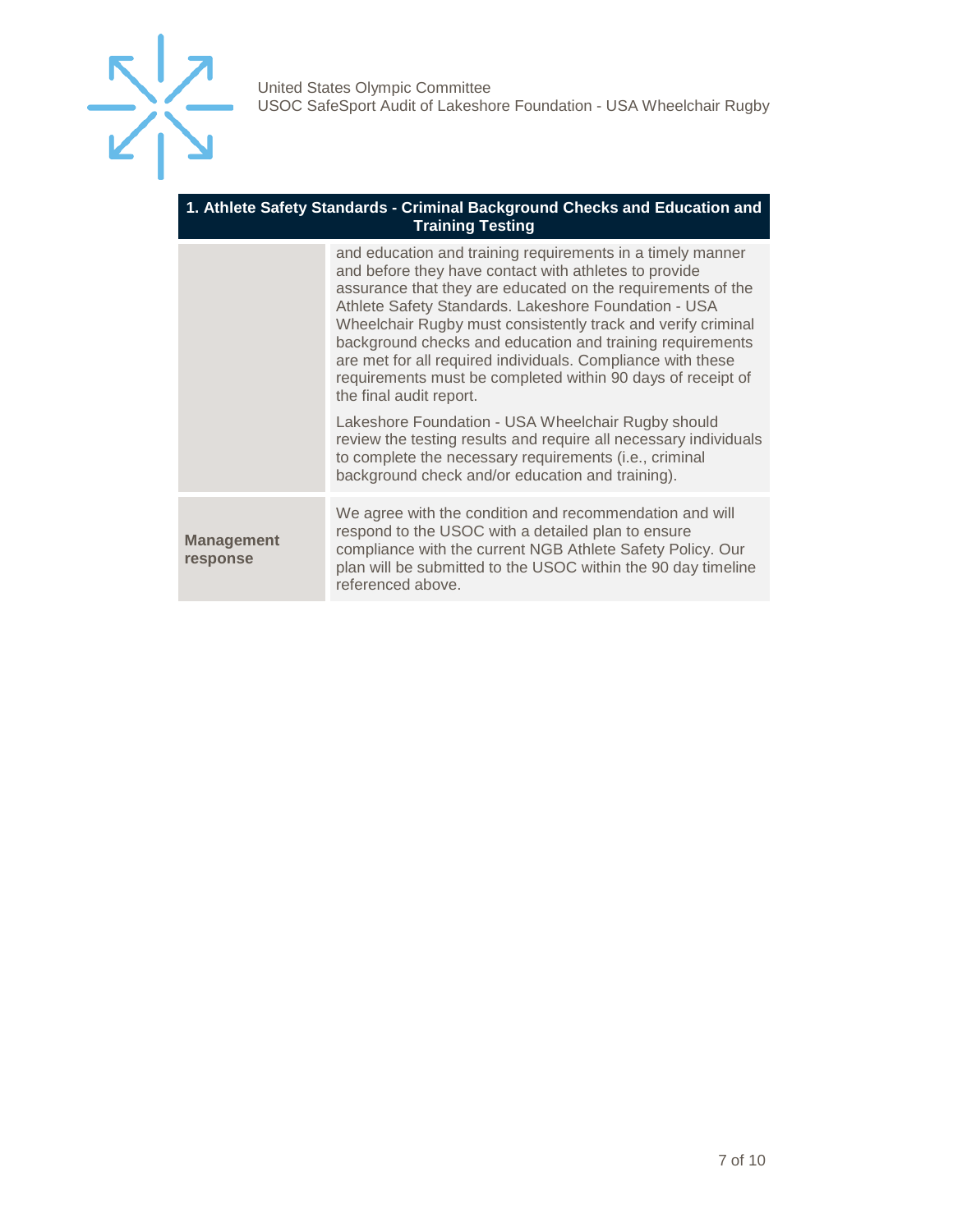

United States Olympic Committee USOC SafeSport Audit of Lakeshore Foundation - USA Wheelchair Rugby

# <span id="page-7-0"></span>**Report Appendices**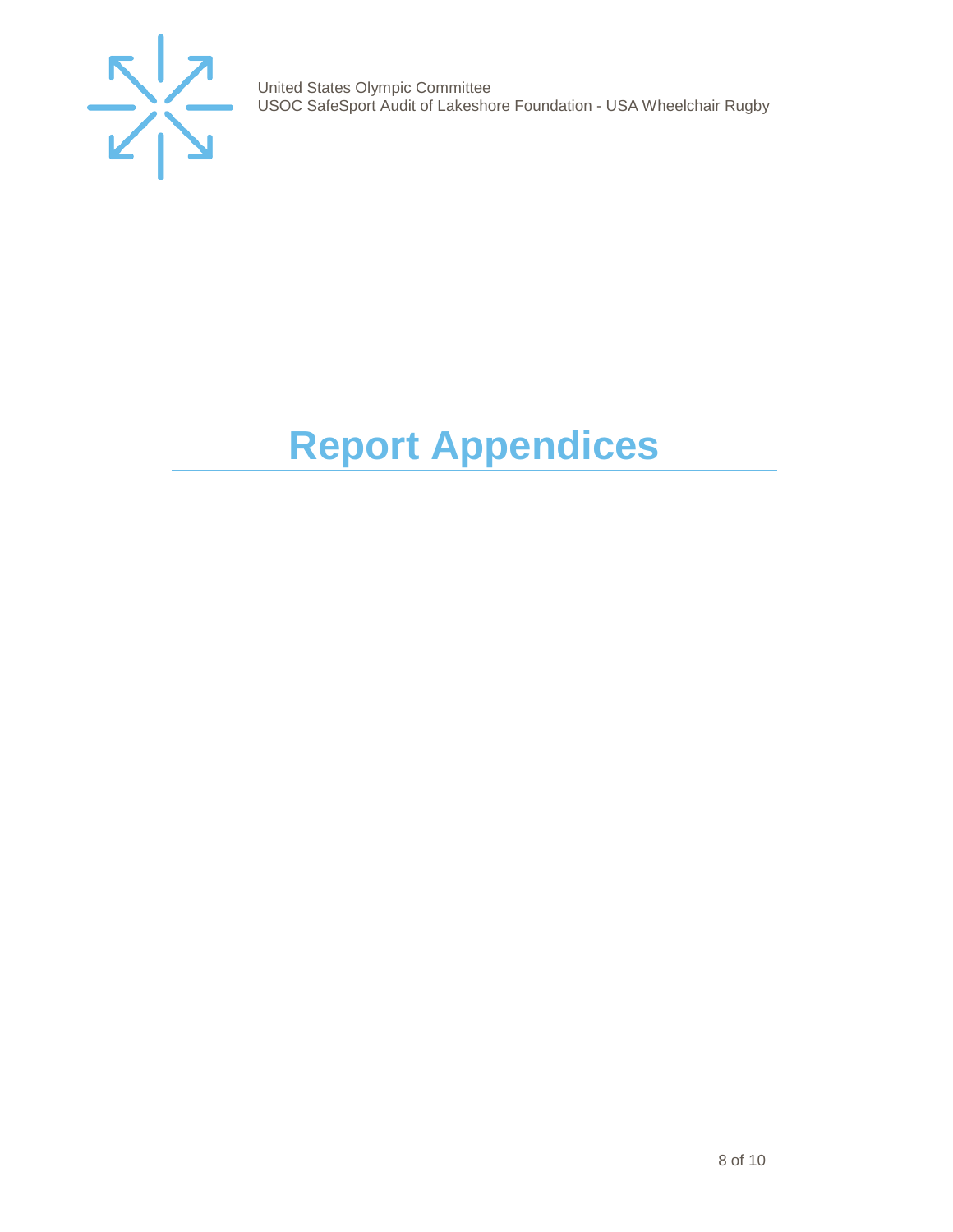

### <span id="page-8-0"></span>**Appendix A: Documents Reviewed**

We reviewed the following documents:

- > Athlete Safety Standards Program Questionnaire
- > Population listing of "required individuals" (i.e., covered individuals required to undergo background check and training)
- > Lakeshore Foundation USA Wheelchair Rugby SafeSport Policy